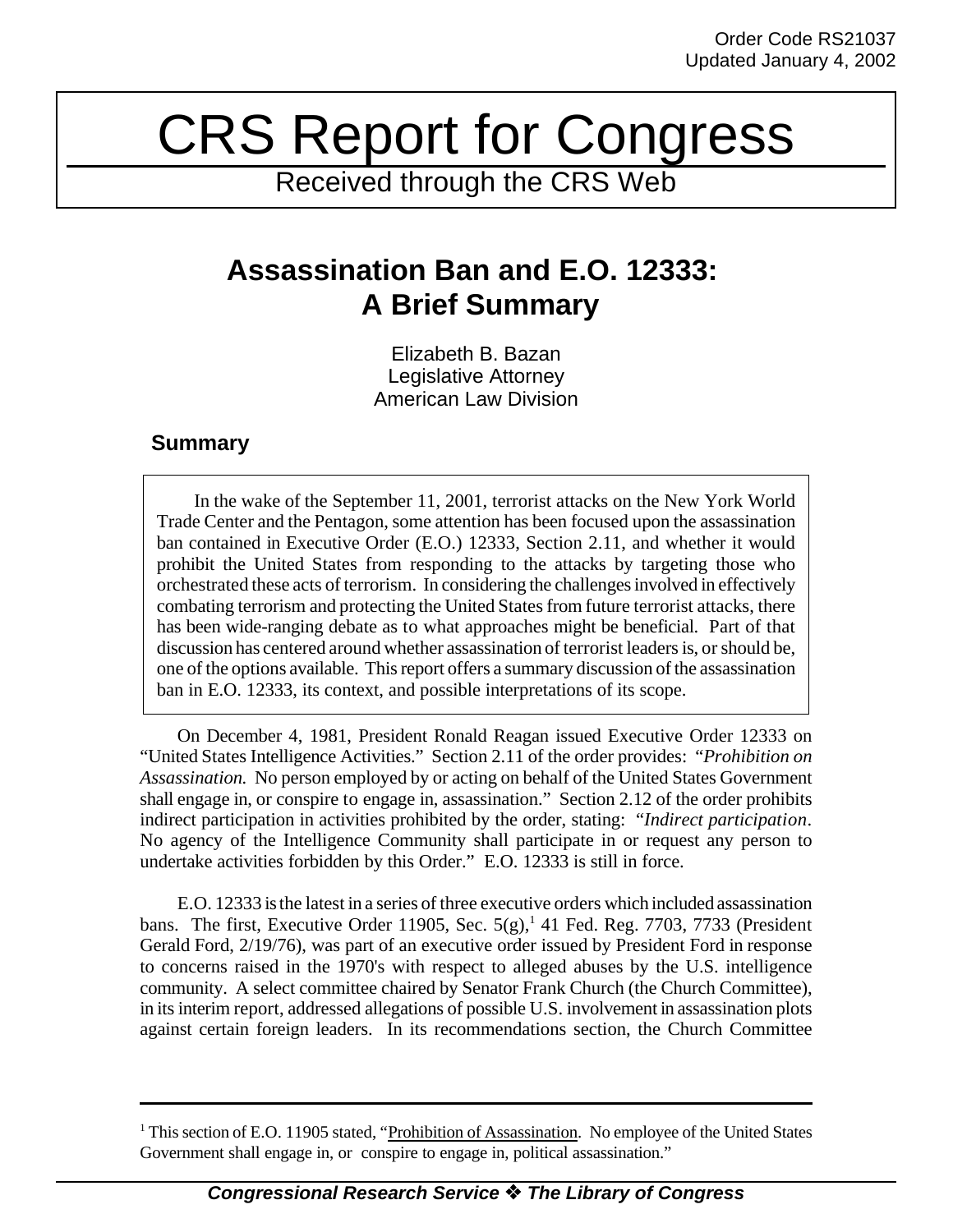condemned assassination and rejected it as an instrument of American policy.<sup>2</sup> The assassination ban in E.O. 11905 was superseded by Executive Order 12036, Sec. 2-305 (assassination prohibition) and Sec. 2-309 (indirect participation prohibition), $3$  43 Fed. Reg. 3674, 3688, 3689 (President Jimmy Carter, 1/26/78). The pertinent provisions in President Reagan's E.O. 12333, in turn, superseded those in President Carter's order.

**What does the assassination ban in E.O. 12333 cover?** The term "assassination" is not defined in E.O. 12333, nor was it defined in the predecessor orders. $4$ In general, it appears that an assassination may be viewed as an intentional killing of a targeted individual committed for political purposes. However, the scope of the term seems to be the subject of differing interpretations, both generally, and depending upon whether the killing at issue took place in time of war or in time of peace. For example, it might be contended that the Ford executive order and its successors were responding to concerns raised with respect to killing of foreign officials or heads of state, and may not have been intended to extend to killing of others. Such an interpretation would be consistent with the focus of the Church Committee's investigation, to which the Ford executive order responded. In his "Special Message to the Congress Proposing Legislation To Reform the United States Foreign Intelligence Community," (Special Message to Congress) delivered Feb. 18, 1976, accompanying the issuance of E.O. 11905, President Ford did not refer to the assassination ban in the order explicitly, but did indicate that he would "support legislation making it a crime to assassinate or attempt or conspire to assassinate a foreign official in peacetime."<sup>5</sup> President Carter made only a passing reference to the assassination ban in his statement accompanying issuance of E.O. 12036,<sup>6</sup> and did not refer to it in his remarks on signing the

2 *See Alleged Assassination Plots Involving Foreign Leaders, An Interim Report of the Select Committee to Study Governmental Operations with respect to Intelligence Activities, United States* Senate, S. Rept. 94-465, 94<sup>th</sup> Cong., 1<sup>st</sup> Sess. 281-84 (Nov. 20, 1975) (Church Committee).

<sup>3</sup> The pertinent provisions of the Carter order read, "2-305. *Prohibition on Assassination.* No person employed by or acting on behalf of the United States Government shall engage in, or conspire to engage in, assassination. . . . 2-307. *Restrictions on Indirect Participation in Prohibited Activities.* No agency of the Intelligence Community shall request or otherwise encourage, directly or indirectly, any person, organization, or government agency to undertake activities forbidden by this order or by applicable law."

<sup>4</sup> It is interesting to note that the Ford order referred to "political assassination," a term which was not defined in E.O. 11905, while the Carter and Reagan orders use the term "assassination," again without defining it. It is thus unclear from these orders and the statements accompanying their issuance whether or not this change in language was intended to portend any change in the scope of the ban.

<sup>5</sup> *Public Papers of the Presidents of the United States, Gerald R. Ford, 1976-77*, Book I, 362, 364 (1979).

<sup>6</sup> *Public Papers of the Presidents of the United States, Jimmy Carter, 1978*, Book I, 189-216 (1979). The context of President Carter's reference was as follows:

3. Our intelligence agencies have a critical role to play in collecting and analyzing information important to our national security interests and, on occasion, acting in direct support of major foreign policy objectives. It is equally important, however, that the methods employed by these agencies meet constitutional standards protecting the privacy and civil liberties of U.S. persons and are in full compliance with the law.

To accomplish this objective a major section of the Executive order is devoted entirely (continued...)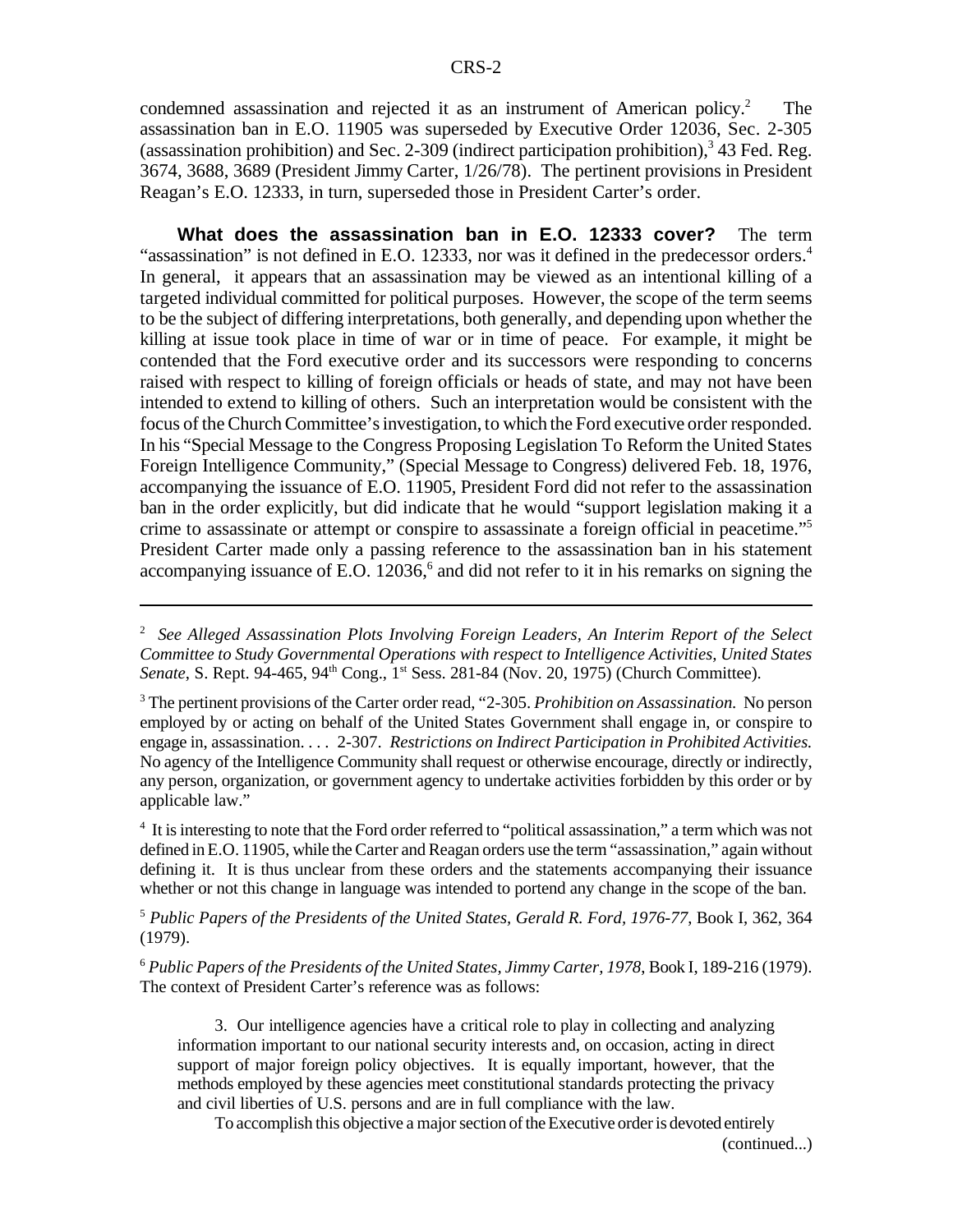executive order. Nor did President Reagan reference the assassination ban in his "Statement on United States Intelligence Activities" of Dec. 4, 1981, accompanying the issuance of E.O. 12333.<sup>7</sup>

Others might argue for a broader interpretation of the assassination ban, contending that any killing of a targeted individual for political purposes would be within the assassination ban in the sweep of the Ford, Carter, and Reagan executive orders. Alternatively, it might be suggested that the assassination ban's inclusion within an executive order on U.S. intelligence activities may serve to distinguish it from, and limit its applicability to, a use of military force in response to a foreign terrorist attack on U.S. soil or against U.S. nationals. Such an argument might place reliance on Article 51 of the United Nations Charter, which recognizes that nations have an inherent right of self-defense:

Nothing in the present Charter shall impair the inherent right of individual or collective self-defense if an armed attack occurs against a Member of the United Nations, until the Security Council has taken measures necessary to maintain international peace and security. Measures taken by Members in exercise of this right of self-defense shall be immediately reported to the Security Council and shall not in any way affect the authority and responsibility of the Security Council under the present Charter to take at any time such action as it deems necessary in order to maintain or restore international peace and security.

The right of the United States to defend itself against armed attack has been the focus of some of the recent debate as the United States considers its options in responding to the terrorist attacks of September 11, 2001.<sup>8</sup>

In the process of rewriting the *U.S. Army Field Manual 27-10, The Law of War,* a "Memorandum of Law: EO 12333 and Assassination" (hereinafter Memorandum of Law 27-

At the heart of the restriction process is a greatly enhanced role for the Attorney General, as the Nation's top legal officer, to establish and approve procedures to regulate the conduct of the most sensitive intelligence activities. These detailed procedures, which will be made available to the congressional oversight committees, will ensure compliance with the law, protect constitutional rights and privacy, and ensure that any intelligence activity within the United States or directed against Americans will employ the least intrusive means possible and that the use, dissemination, and storage of such information is limited to that necessary to achieve lawful governmental purposes.

*Id.* at 215-16.

<sup>7</sup> *Public Papers of the Presidents of the United States, Ronald Reagan, 1981*, 1126-27 (1982).

<sup>8</sup> For a brief review of legal issues and authorities regarding the use of military force to respond to terrorist attacks, see CRS Report RS21009, *Response to Terrorism: Legal Aspects of the Use of Military Force*.. *Cf.*, Stuart G. Baker, "Comparing the 1993 U.S. Airstrike on Iraq to the 1986 Bombing of Libya: The New Interpretation of Article 51," 24 *Ga. J. Int'l & Comp. L.* 99 (1994).

<sup>6</sup> (...continued)

to setting forth detailed restrictions on intelligence collection, covert activities in support of foreign policy objectives, experimentation, contracting, assistance to law enforcement authorities, personnel assigned to other agencies, indirect participation in prohibited activities,, dissemination and storage of information, and a prohibition on assassinations. The FBI's intelligence activities no longer have a blanket exception to these restrictions.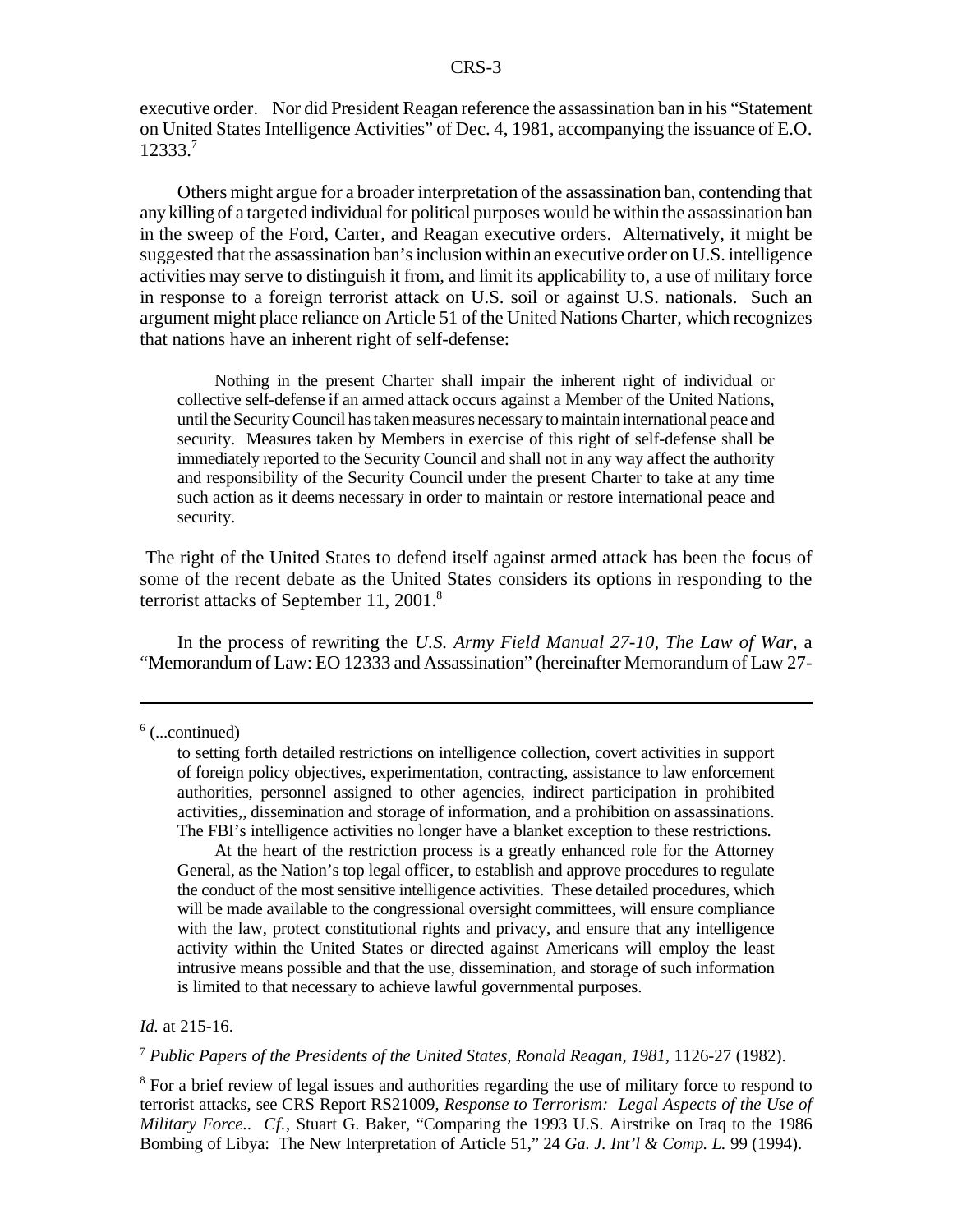1a) was prepared to explain the term "assassination" in the context of military operations*.* In Memorandum of Law 27-1a, it is suggested that, in time of peace, an element of covert action or surprise attack may be required for a killing for political purposes to be deemed an assassination, particularly where the target is a private individual rather than a public figure or national leader. The murder for political purposes of a national leader in time of peace may be regarded by some as an assassination solely because of the target, while others might also consider whether a surprise attack was involved.

For example, the 1978 "poisoned-tip umbrella" killing of Bulgarian defector Georgi Markov by Bulgarian State Security agents on the streets of London fallsinto the category of an act of murder carried out for political purposes, and constitutes an assassination. In contrast, the murder of Leon Klinghoffer, a private citizen, by the terrorist Abu el Abbas during the 1985 hijacking of the Italian cruise ship *Achille Lauro*, though an act of murder for political purposes, would not constitute an assassination. The distinction lies not merely in the purpose of the act and/or its intended victim, but also under certain circumstances in its covert nature. Finally, the killing of Martin Luther King and Presidents Abraham Lincoln, James A. Garfield, William McKinley and John F. Kennedy generally are regarded as assassination because each involved the murder of a public figure or national leader for political purposes accomplished through a surprise attack.<sup>9</sup>

In time of war, assassination appears to be distinguished in some discussionsfrom cases of lawful killing, because the former is carried out in a "treacherous" manner.<sup>10</sup> "Treacherous" is not defined in the Hague Convention IV, but does not appear to be interpreted to foreclose operations in time of war involving the element of surprise.<sup>11</sup> However, putting a price on the head of an enemy appears to be regarded by some as an act which would render a resulting killing an assassination, as distinguished from a lawful attack on legitimate military targets, including the enemy chain of command.<sup>12</sup> A review of historical discussions of assassination suggests that this may be, in part, because by putting a price on the head of an enemy, one could be encouraging treachery by those close to the target. $^{13}$ 

<sup>9</sup> W. Hays Parks, "Memorandum of Law: Executive Order 12333 and Assassination,"DAJA-IA (27- 1a), *The Army Lawyer* 4 (Dec. 1989).

<sup>10</sup> *See*, Article 23(b) of the Annex to the Hague Regulations (Hague Convention IV) (1907).

<sup>11</sup> Memorandum of Law 27-1a, *The Army Lawyer* 4, 5 (Dec. 1989).

<sup>12</sup> *See, e.g.,* U.S. Army General Orders no. 100, paragraph 148 (1863); Article 23b, Annex to Hague Convention IV (1907); U.S. Army Field Manual 27-10, paragraph 31 (*The Law of Land Warfare*) (1956), *cited in* Memorandum of Law 27-1a, at 5.

<sup>13</sup> Lt. Commander Patricia Zengel, "Assassination and the Law of Armed Conflict," 134 *Mil. L. Rev*. 123, 127 (1991) (discussing the views of Hugo Grotius from *De Jure Belli Ae Pacis Libri Tres* (rev. ed. 1646); for further discussion, see Daniel B. Pickard, "Legalizing Assassination: Terrorism, the Central Intelligence Agency and International Law," 30 *Ga. J. Int'l & Comp. L.* 1 (2001); Thomas C. Wingfield, "Taking Aim at Regime Elites: Assassination, Tyrannicide, and the Clancy Doctrine," 22 *Md. J. Int'l L. & Trade* 287 (1999). *Cf.,* "The Legality of Assassination of Independent Terrorist Leaders: An Examination of National and International Implications," 24 *N.C.J. Int'l Law & Com. Reg.* 669 (1999); Robert F. Turner, "Symposium: Legal Responses to International Terrorism: Constitutional Constraints on Presidential Power," 22 *Houston J. Int'l L.* 77 (1999); Boyd M. Johnson,III, "Executive Order 12,333: The Permissibility of an American Assassination of a Foreign (continued...)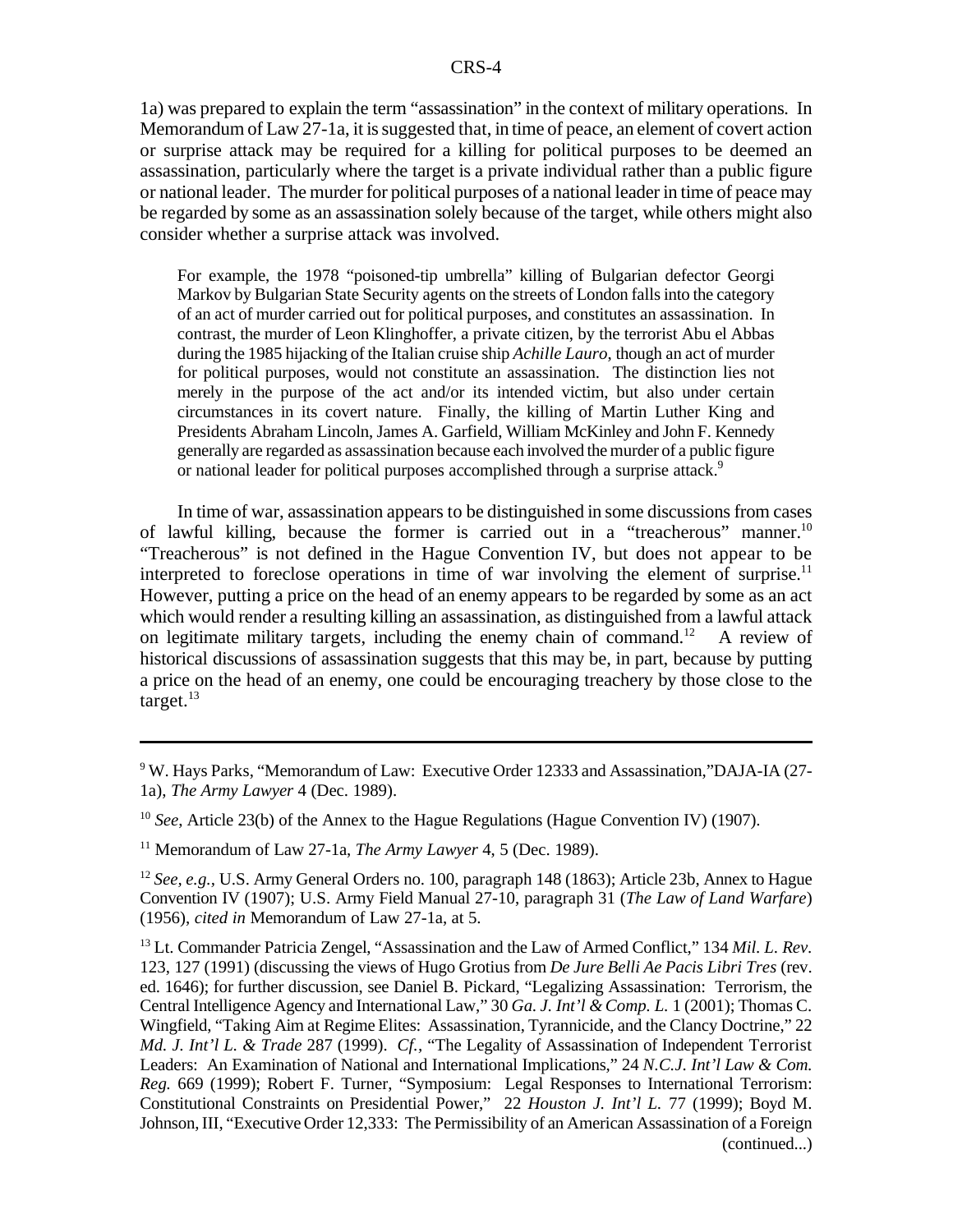**Can the President revoke the assassination ban in E.O. 12333?** As it is part of an executive order, the President may modify or rescind the assassination ban in E.O. 12333, Section 2.11, byexecutive order. Except in specific circumstances, an executive order revoking a previous order would have to be published in the Federal Register under 44 U.S.C. § 1505(a) if it is deemed to be an order of general applicability. However, under 44 U.S.C. § 1505(c):

In the event of an attack or threatened attack upon the continental United States and a determination by the President that as a result of an attack or threatened attack–

(1) publication of the Federal Register or filing of documents with the Office of the Federal Register is impracticable, or

(2) under existing conditions publication in the Federal Register would not serve to give appropriate notice to the public of the contents of documents, the President may, without regard to any other provision of law, suspend all or part of the requirements of law or regulation for filing with the Office or publication in the Federal Register of documents or classes of documents.

Such a suspension would remain in effect until revoked by the President or by concurrent resolution of Congress.

**Can Congress revoke the assassination ban in E.O. 12333?** To the extent that an executive order relies upon statutory authority, Congress may also legislate to modify or repeal it. In issuing E.O. 12333, President Reagan relied upon the authority vested in him "by the Constitution and statutes of the United States of America, including the National Security Act of 1947, as amended, and as President of the United States of America, in order to provide for the effective conduct of United States intelligence activities and the protection of constitutional rights." While there is no express parallel to E.O. 12333's assassination ban in federal statutes, there is a provision in  $18$  U.S.C.  $\S$  1116 which provides criminal penalties for murder, manslaughter, or attempted murder or manslaughter of foreign officials, official guests, or internationally protected persons.<sup>14</sup> This section applies to murder, manslaughter, or attempted murder or manslaughter committed within the United States. In addition, the U.S. may exercise jurisdiction over such acts committed against internationally protected persons outside the United States if "(1) the victim is a representative, officer, employee, or agent of the United States, (2) an offender is a national of the United States, or (3) an offender is afterwards found in the United States."<sup>15</sup> "Internationally protected person" is defined to mean "a Chief of State or the political equivalent, head of government, or Foreign Minister whenever such person is in a country other than his own and any member of his family accompanying him;" or "any other representative, officer, employee, or agent of the United States Government, a foreign government, or international organization who at the time and place concerned is entitled pursuant to international law to special protection against attack upon his person, freedom, or dignity, and any member of his family then forming part

 $13$  (...continued)

Leader," 25 *Cornell Int'l L.J.* 401 (1992); Abraham D. Sofaer, "The Sixth Annual Waldemar A. Solf Lecture in International Law: Terrorism, the Law, and the National Defense," 126 *Mil. L. Rev.* 89 (1989).

<sup>&</sup>lt;sup>14</sup> *Cf.*, "Prevention and Punishment of Crimes against Internationally Protected Persons, Including Diplomatic Agents," 28 U.S.T. 1975, TIAS 8532;, signed on behalf of the United States on Dec. 28, 1973; ratified by the U.S. Senate on Oct. 28, 1975; entered into force on Feb. 20, 1977.

 $15$  18 U.S.C. § 1116(c).